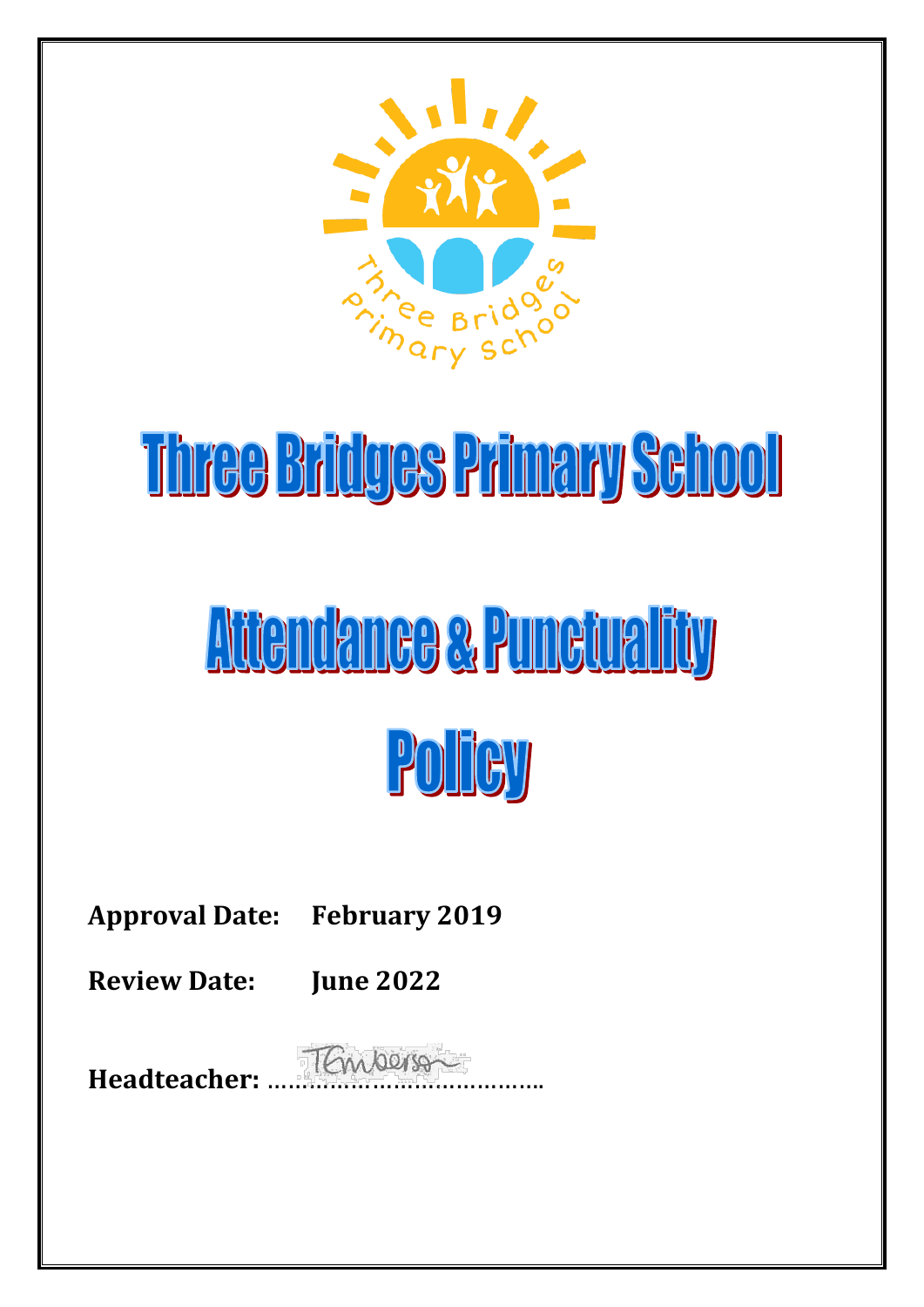'Central to raising standards in education and ensuring all pupils can fulfil their potential is an assumption so widely understood that it is insufficiently stated – pupils need to attend school regularly to benefit from their education. Missing out on lessons leaves children vulnerable to falling behind. Children with poor attendance tend to achieve less in both primary and secondary school'.

School Attendance: Statutory guidance and departmental advice, DFE Aug 2013.

Please be aware that this policy must be read in conjunction with Crawley Schools Attendance and Punctuality Policy (01/09/17 reviewed January 2018).

Three Bridges Primary School expects the highest attendance and punctuality from all pupils, at all times.

We support pupils and their families to ensure that excellent attendance is achieved. At Three Bridges School, the Governors have agreed to make this target that of 96%.

#### **Overall Aims:**

- 1. To raise standards and ensure every child reaches their full educational potential, through a high level of school attendance and punctuality.
- 2. To ensure all the stakeholders, governors, parents, pupils and staff receive regular communication, about the importance of good attendance and punctuality.
- 3. To identify causes of low attendance/punctuality with individuals, classes and groups of pupils and address them.
- 4. To keep accurate, up-to-date records and have a robust and rigorous system for analysing attendance.
- 5. To work with external agencies, in order to address barriers to attendance and overcome them.
- 6. To ensure that every child is safeguarded and their right to education is protected.

#### **Rights and responsibilities for attendance/punctuality:**

#### The Legal Framework:

There are legal obligations on:

- The parent(s) to secure education for their children, whether at school or otherwise; to send them to school regularly once they are on the register.
- The School to register attendance and notify the Local Authority of absence from school
- The Local Authority to provide education and to enforce attendance.

#### Headteacher:

- To be responsible for the overall management and implementation of the policy.
- To deal with parental requests for extended leave in line with Local Authority policies and procedures.
- To consider the use of Penalty Notices, in line with Local Authority policies and procedures.
- To lead on/take responsibility for attendance/punctuality, on a day-to-day basis, including liaising with/responding to parental enquiries.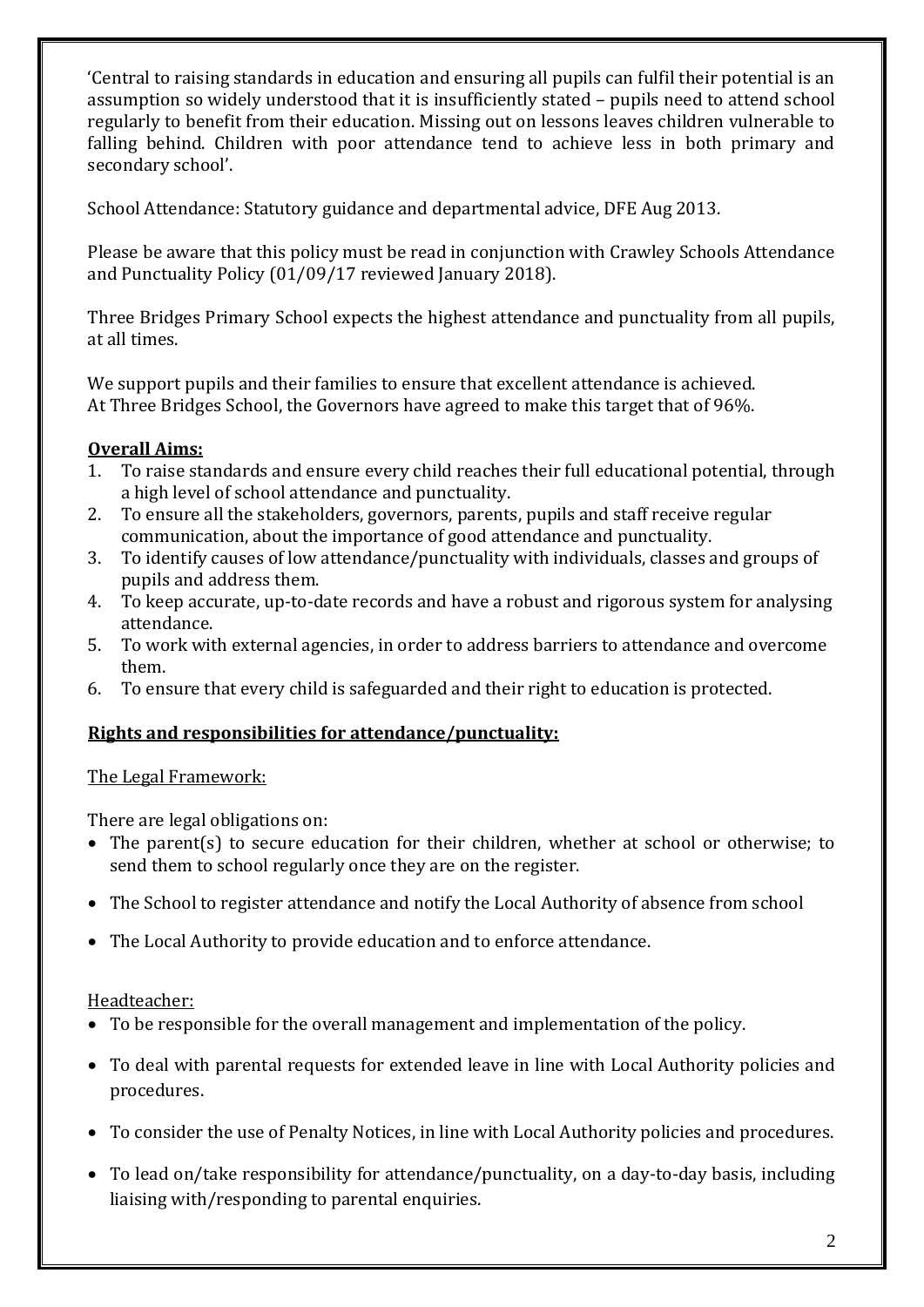- To oversee the analysis of weekly/termly/yearly data and respond to findings.
- To meet with the School Administrator to monitor the systems and structures, ensuring they are having an impact on pupil attendance and punctuality.
- To liaise with external agencies and make referrals where necessary.
- To ensure that rewards and incentives for attendance and punctuality are being used.
- Work with the teachers, to plan for the reintegration of pupils after long-term absence.
- To revise and amend the policy, as required.

#### School Administrator:

- To liaise with office staff in respect of the first response procedure when a child does not arrive at school with no reason received.
- To monitor weekly attendance data for their year groups.
- To liaise with office staff, the school answer phone and take messages from parents/carers about pupil absence.
- To promptly inform the HT, if there are any concerns relating to attendance/punctuality.
- To check weekly data and County e-pods.
- To produce half termly/yearly data for HT, SLT and Governors to review and analyse.
- To record reasons for absence and updating class registers.
- To implement the daily checking of registers after the morning and afternoon registration sessions.
- To contact parents/carers by letter, following a reduction of learning under 90%.
- To maintain attendance records in line with this policy. (See appendix)
- To liaise with and report to outside agencies.
- To report to the Local Authority, as requested.
- To maintain clear communication with the SLT regarding attendance and punctuality.
- To oversee the admission and induction of new pupils.
- To support HT with the promotion of good attendance and punctuality, through finding/organising incentives.
- To ensure staff are following the registration systems and structures in this policy.
- Inform parents of school procedures, when parents have failed to inform the school.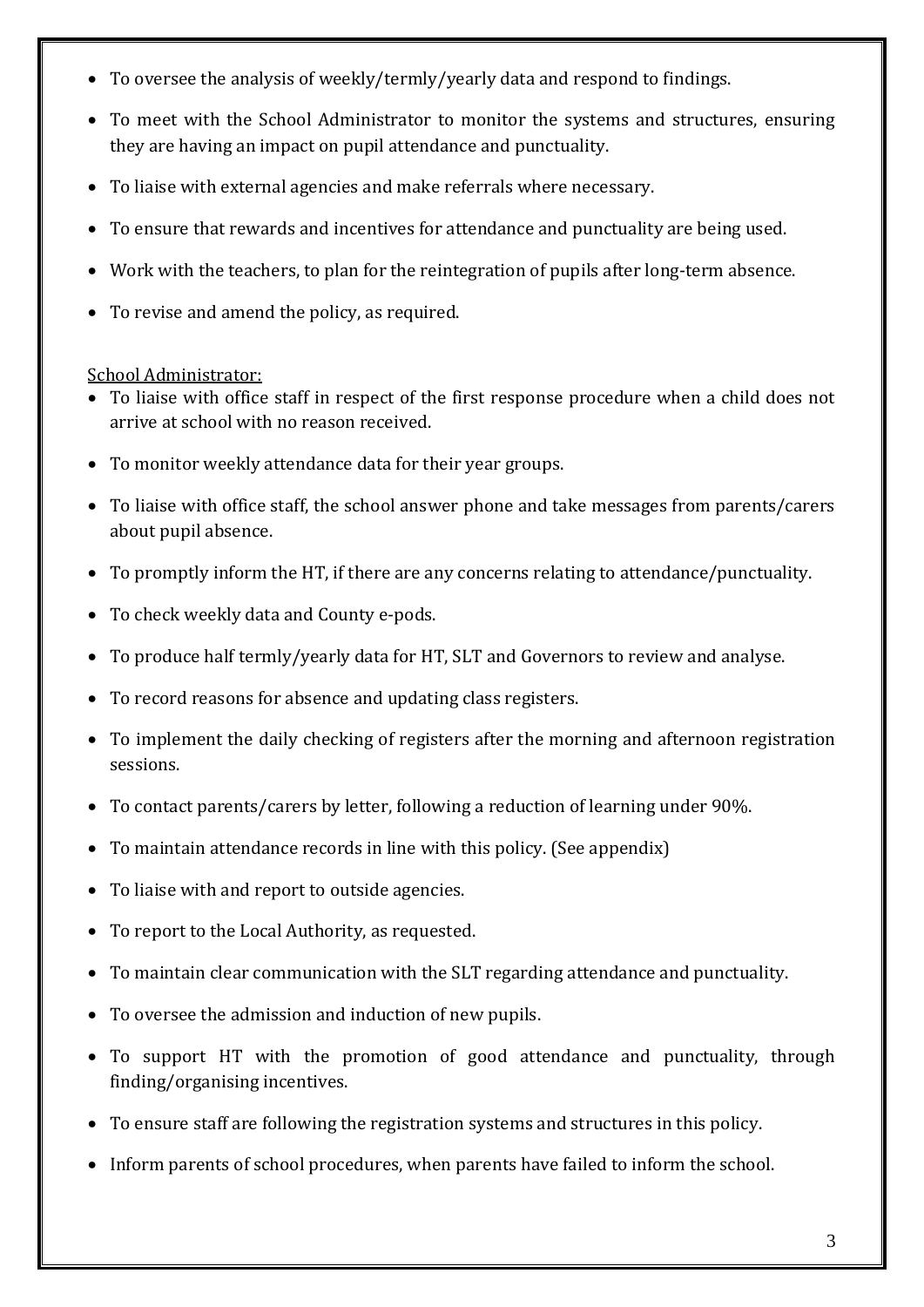Staff:

- To ensure quality first teaching every day; with lessons that are well planned and resourced so that they challenge, inspire and meet their learners' needs.
- To complete the daily class attendance and punctuality chart, with the pupils'.
- Take a formal register of all pupils twice a day at the start of the day and after lunch.
- To regularly remind children and parents about the importance of good attendance.
- Provide a welcoming and safe environment, which encourages attendance and promotes the best performance from children.
- Establish good and effective communication links with parents/carers and work collaboratively in meeting the child's needs.
- Work with pupils and their families where attendance is a concern, identifying barriers to good attendance and working to overcome these.
- To promptly inform the HT and School Administrator, of pupils who persist with poor attendance.
- To feed back to parents about pupil attendance and punctuality regularly and at Parents Evenings.

#### Parents:

Children should only be kept at home if they have a serious illness or injury. If this is the case, parents should contact the school first thing. If a child has a minor illness e.g. mild headache, colds etc. parents should inform the school and attempt to bring them in. If they don't get any better, school will contact parents straight away, to collect them. If a pupil has a dental, clinic or hospital appointment, parents should let the school know prior to the appointment and provide a copy of it. Pupils' should be brought back to school after appointments. Parents are advised to make such appointments after school or in the holidays if at all possible. Pupils should miss as little time as possible.

Therefore, parents are expected to:

- Ensure their child attends school and arrives on time every day.
- Promote a good attitude to learning by ensuring their children attend school in the correct uniform and with the basic equipment required for lessons.
- Arrange medical and dental appointments after school or in the holidays wherever possible.
- Use the Study Bugs app to report a child's absence/telephone the school on every day of absence for their child. School will endeavour to make contact with the family if no communication is provided. In rare cases, the inability to make contact is referred to Pupil Entitlement Investigations.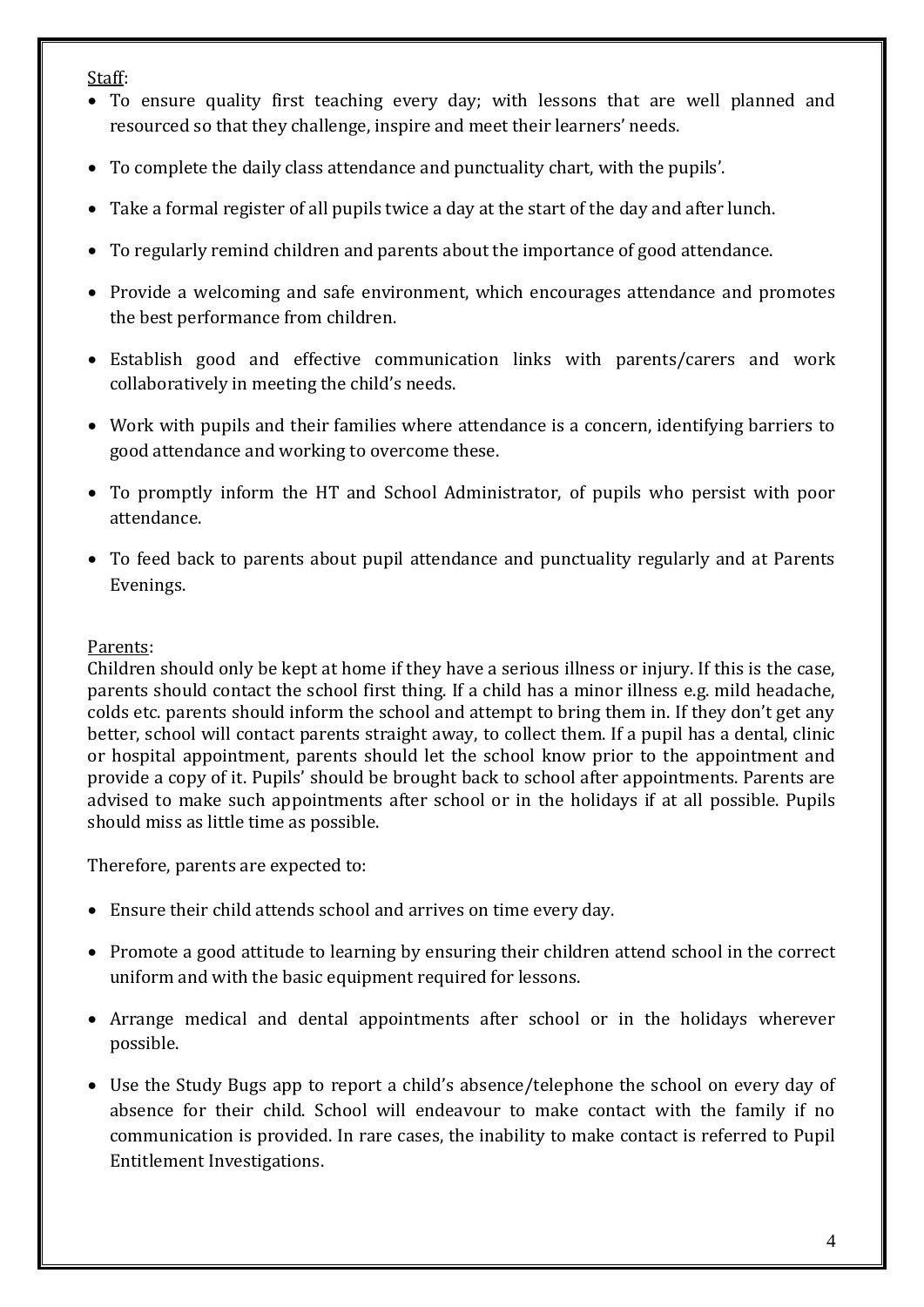- Work in partnership with the school and other agencies in the best interests of their child; this includes informing the school about significant influences and changes in the child's life, which may impact on learning.
- Create an Individual Health Care Plan with a member of SLT if there are long-term sickness concerns.
- If a child has a high level of illness, the school reserves the right to request medical appointment evidence. If none is forthcoming, school will unauthorise the absence and the family may receive a FPN. (It is advised by the Government and Health Authorities that a normal, healthy child might have a maximum of 6 days' illness per year).

#### **Strategies for promoting/rewarding excellent attendance:**

#### **Aims:**

- To ensure good attendance and punctuality (above 96%) is regularly promoted and supported and remains high profile across school.
- To achieve high levels of attendance and punctuality (above 96%) through rewarding good attendance and punctuality.

#### **Weekly Celebration Attendance Assemblies**

*\*Due to current COVID19 restrictions the school is unable to hold assemblies, however attendance information will continue to be sent out weekly via the Newsletter (September 2020)*

Celebration Attendance Assemblies are held on a Friday each week.

Attendance certificates are awarded to those classes with the highest percentage attendance for the previous week.

Termly attendance certificates are awarded to those classes with the highest percentage for that term.

At the end of the school year attendance certificates are awarded to the class with highest percentage attendance for the academic year.

#### **School Attendance Newsletter**

Every week our school's newsletter has a 'celebrating our attendance & awards' page. This enables us to share which class had the highest weekly attendance and the class with the highest attendance to date.

#### **Monitoring First Day Absence**

If a child is absent from school and the school has not received a phone call or other message from the parent/carer, an absence call will be made. The Headteacher will liaise with office staff to monitor the First Response procedure:

- Call parents' contact number(s). If no response, office staff call other contacts.
- If no response, an email is sent to parents.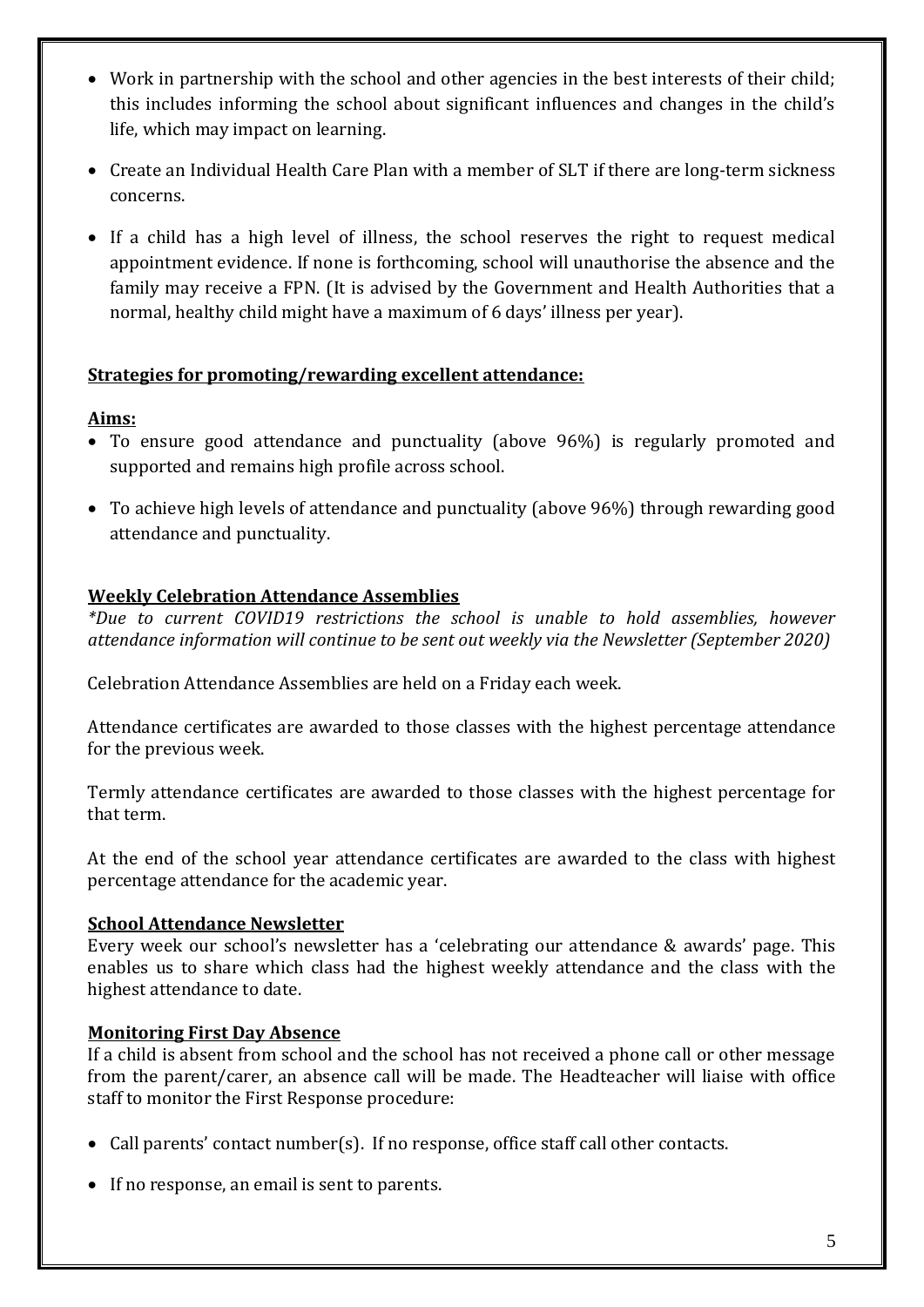- If no response is received after an hour, office staff will notify the Headteacher and then consider the need for a home visit if no response continues.
- In rare cases, the inability to make contact is referred to Pupil Entitlement Investigations Office.

#### **Extended Holidays**

Reference Crawley Schools 'Parental Request to School to Authorise an Absence in Exceptional Circumstances' form.

In line with the Local Authority, 'Leave in term Time Guidance' and the 2013 Amendment to the Education (Pupil Registration) (England) Regulations, leave for pupils during term time is not authorised under any circumstances.

- The school recognises that taking children out of school may constitute a safeguarding risk and will make necessary enquiries, in order to be satisfied that the child is not at risk. The school may contact outside agencies in order to ensure that a visit is legitimate and safe for the child/children.
- The School reserves the right to issue a Fixed Penalty Notice if a child, who is absent on unauthorised holiday for less than 5 days, is then absent due to illness for the remaining week.

Family emergencies need careful consideration. It is not always in the best interest of the child, nor appropriate for them to miss school for family emergencies that are being dealt with by adult family members. Being at school, friendships and support from staff can provide children with stability and care during difficult times. The routine of school can provide a safe and familiar background during times of uncertainty.

#### **Penalty Notices**

If a child is taken out of school without the Headteacher's authorisation, it will be recorded as unauthorised absence. This may lead to the issuing of a penalty notice and of legal action being taken.

If a family request 4 days' absence for holiday but then takes an additional day making a total of 5 days holiday, school reserves the right to 'unauthorise' the additional fifth day and issue a FPN.

#### **Section 23(1) Anti-Social Behaviour Act 2007:**

Penalty notices may be issued to the parent of pupils who have unauthorised absence from school. The amount of the penalty is £60 per parent.

- If this is not paid within 21 days the amount rises to  $E120$ .
- If not paid within 28 days the Local Authority may prosecute under section 444(1) unless it comes to our attention that the penalty notice had been issued in error.
- A family may receive two FTP's in one calendar year before the case goes straight to Court but only three FTP's across the whole of the child's school life before the case goes straight to Court.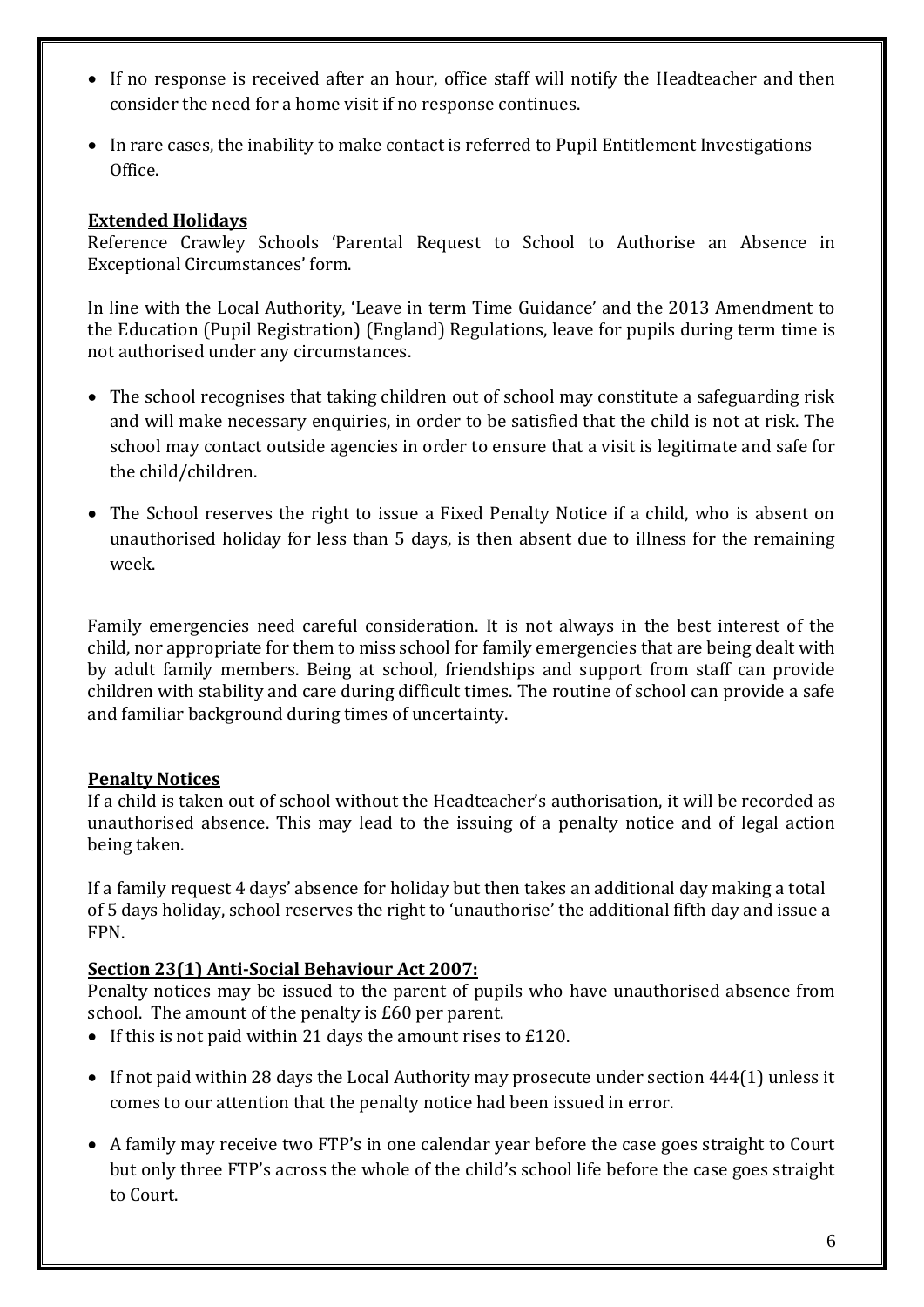#### **Section 444(1) Education Act 1996:**

"If you are the parent of a child of compulsory school age who fails to attend school regularly, you are guilty of an offence."

The court can fine parents up to £2,500 per child on conviction, order payment of the prosecution costs and/or make a Parenting Order.

Please note that:

- Penalties and prosecutions are in respect of each parent for each child.
- 'Parents' include any person responsible for the child or who has care of him/her or adopted/fostered etc.

#### **These prosecutions are criminal proceedings and could result in parents having a criminal record.**

#### **Appendices**

| Request for Withdrawal from Learning                                     | Appendix I   |
|--------------------------------------------------------------------------|--------------|
| West Sussex County Council Code of Conduct in Respect of Penalty Notices | Appendix II  |
| Fixed Penalty Notice – Frequently Asked Questions                        | Appendix III |
| Leaflet (A Brief Guide to Fixed Penalty Notices)                         | Appendix IV  |

Please ask a member of staff in the school office should you require a copy of any of these appendices. These appendices can also be viewed/printed from the school website [www.threebridgesprimaryschool.co.uk](http://www.threebridgesprimaryschool.co.uk/)

#### **\*\*COVID 19 UPDATE**

#### **Attendance expectations**

From the start of the autumn term 2020 pupil attendance will be **mandatory** and the usual rules on attendance will apply, including:

- parents' duty to ensure that their child of compulsory school age attends regularly at the school where the child is a registered pupil
- schools' responsibilities to record attendance and follow up absence
- the ability to issue sanctions, including fixed penalty notices, in line with local authorities' codes of conduct

The following pupils are not expected to attend school:

- Pupils who are required to self-isolate as they, or a member of their household, has symptoms or confirmed COVID.
- Pupils who are required to self-isolate because they are a close contact of someone who has symptoms or confirmed COVID-19.
- Pupils who are required by legislation to self -isolate as part of a period of quarantine.
- Pupils who are clinically extremely vulnerable in any future local lockdown scenario only.